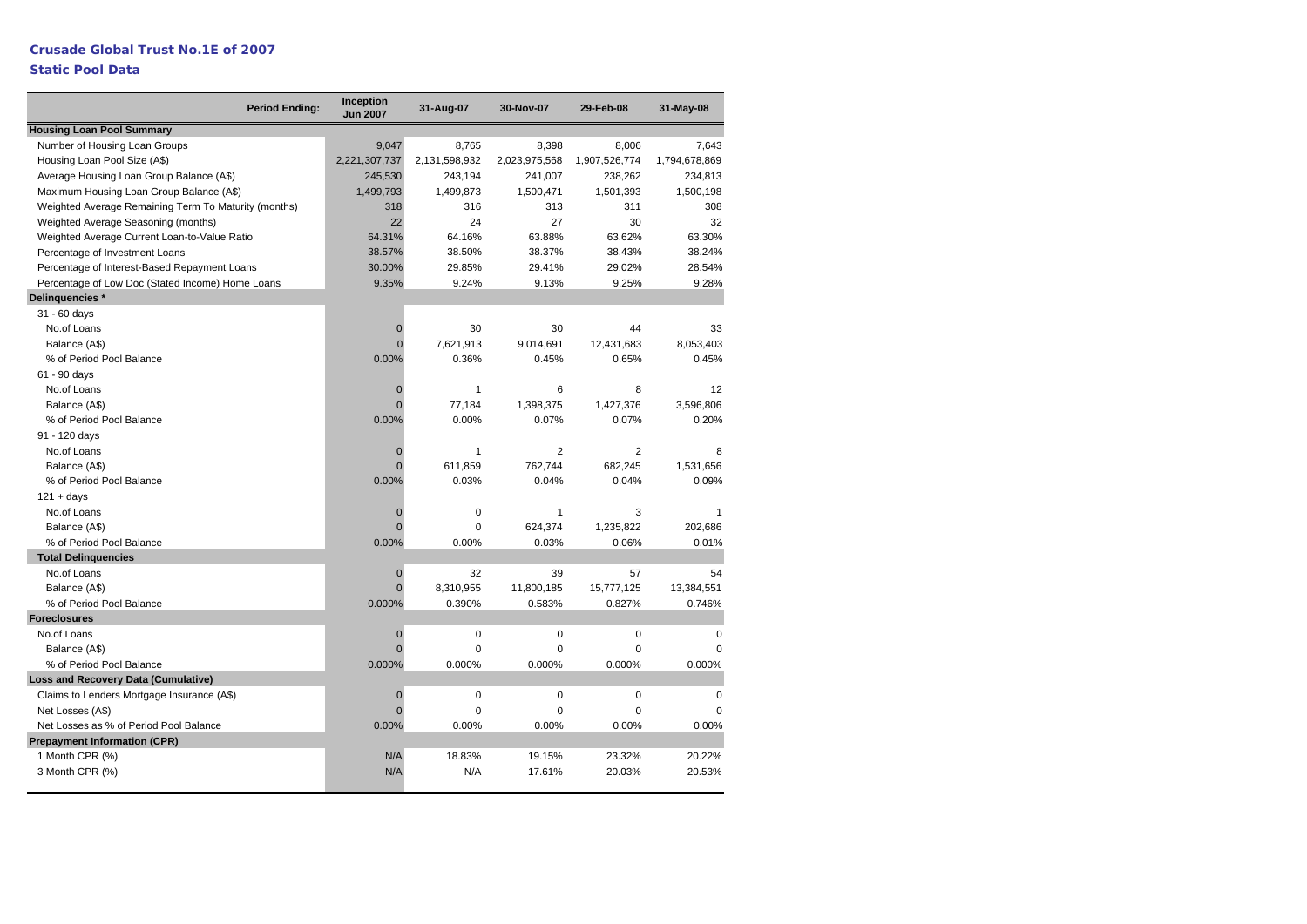# **Static Pool Data**

|                                                                      | <b>Period Ending:</b> | Inception<br><b>Jun 2007</b> | 31-Aug-07 | 30-Nov-07 | 29-Feb-08 | 31-May-08 |
|----------------------------------------------------------------------|-----------------------|------------------------------|-----------|-----------|-----------|-----------|
| Profile by Current Loan-To-Value Ratio (% of Period Pool<br>Balance) |                       |                              |           |           |           |           |
| 00.01% - 30.00%                                                      |                       | 5.27%                        | 5.41%     | 5.51%     | 5.75%     | 6.00%     |
| 30.01% - 35.00%                                                      |                       | 2.76%                        | 2.81%     | 2.81%     | 2.95%     | 3.07%     |
| 35.01% - 40.00%                                                      |                       | 3.83%                        | 3.88%     | 4.03%     | 4.01%     | 4.12%     |
| 40.01% - 45.00%                                                      |                       | 4.74%                        | 4.62%     | 4.69%     | 4.68%     | 4.90%     |
| 45.01% - 50.00%                                                      |                       | 6.16%                        | 6.35%     | 6.43%     | 6.50%     | 6.46%     |
| 50.01% - 55.00%                                                      |                       | 6.44%                        | 6.26%     | 6.39%     | 6.31%     | 6.33%     |
| 55.01% - 60.00%                                                      |                       | 8.25%                        | 8.09%     | 7.97%     | 8.20%     | 8.24%     |
| 60.01% - 65.00%                                                      |                       | 7.23%                        | 7.41%     | 7.66%     | 7.53%     | 7.14%     |
| 65.01% - 70.00%                                                      |                       | 8.72%                        | 8.87%     | 8.51%     | 8.68%     | 8.76%     |
| 70.01% - 75.00%                                                      |                       | 10.87%                       | 10.87%    | 11.23%    | 11.01%    | 11.29%    |
| 75.01% - 80.00%                                                      |                       | 23.20%                       | 22.33%    | 20.06%    | 19.22%    | 19.16%    |
| 80.01% - 85.00%                                                      |                       | 1.96%                        | 2.49%     | 4.19%     | 4.82%     | 4.23%     |
| 85.01% - 90.00%                                                      |                       | 5.07%                        | 5.28%     | 5.54%     | 5.44%     | 5.61%     |
| 90.01% - 95.00%                                                      |                       | 5.52%                        | 5.30%     | 4.89%     | 4.81%     | 4.64%     |
| 95.01% - 100.00%                                                     |                       | 0.00%                        | 0.01%     | 0.09%     | 0.10%     | 0.07%     |
| $100.0\% +$                                                          |                       | 0.00%                        | 0.02%     | 0.00%     | 0.00%     | $0.00\%$  |
| Profile by Loan Product (% of Period Pool Balance)                   |                       |                              |           |           |           |           |
| 1 Year Fixed                                                         |                       | 2.60%                        | 2.53%     | 2.12%     | 0.71%     | 0.46%     |
| 2 Year Fixed                                                         |                       | 0.88%                        | 0.94%     | 1.00%     | 1.19%     | 1.58%     |
| 3 Year Fixed                                                         |                       | 19.13%                       | 19.66%    | 20.54%    | 21.09%    | 21.42%    |
| 4 Year Fixed                                                         |                       | 0.75%                        | 0.77%     | 0.82%     | 0.89%     | 0.97%     |
| 5 Year Fixed                                                         |                       | 14.42%                       | 14.95%    | 15.60%    | 16.73%    | 17.59%    |
| Basic Home Loan/STG Essential Home Loan/GAHL                         |                       | 12.69%                       | 12.46%    | 12.11%    | 11.59%    | 11.15%    |
| <b>Standard Variable</b>                                             |                       | 2.61%                        | 2.46%     | 2.66%     | 3.65%     | 3.37%     |
| <b>Other Variable</b>                                                |                       | 46.91%                       | 46.23%    | 45.15%    | 44.15%    | 43.44%    |
| Profile by Loan Rate (% of Period Pool Balance)                      |                       |                              |           |           |           |           |
| 4.01% - 4.50%                                                        |                       | 0.00%                        | 0.00%     | 0.00%     | 0.00%     | 0.00%     |
| 4.51% - 5.00%                                                        |                       | 0.00%                        | 0.00%     | 0.00%     | 0.00%     | 0.00%     |
| $5.01\% - 5.50\%$                                                    |                       | 0.00%                        | 0.00%     | 0.00%     | 0.00%     | $0.00\%$  |
| 5.51% - 6.00%                                                        |                       | 0.18%                        | 0.19%     | 0.20%     | 0.17%     | 0.18%     |
| $6.01\% - 6.50\%$                                                    |                       | 1.97%                        | 1.93%     | 1.84%     | 1.13%     | 0.54%     |
| 6.51% - 7.00%                                                        |                       | 17.31%                       | 17.20%    | 16.04%    | 15.12%    | 14.87%    |
| 7.01% - 7.50%                                                        |                       | 68.97%                       | 21.53%    | 21.35%    | 21.19%    | 21.87%    |
| 7.51% - 8.00%                                                        |                       | 6.70%                        | 51.38%    | 49.67%    | 1.69%     | 1.64%     |
| 8.01% - 8.50%                                                        |                       | 4.87%                        | 7.78%     | 6.34%     | 49.71%    | 2.36%     |
| 8.51% - 9.00%                                                        |                       | 0.00%                        | 0.00%     | 4.56%     | 5.42%     | 49.60%    |
| $9.01\% - 9.50\%$                                                    |                       | 0.00%                        | 0.00%     | 0.00%     | 5.58%     | 8.94%     |
| 9.51% - 10.00%                                                       |                       | 0.00%                        | 0.00%     | 0.00%     | 0.00%     | 0.00%     |